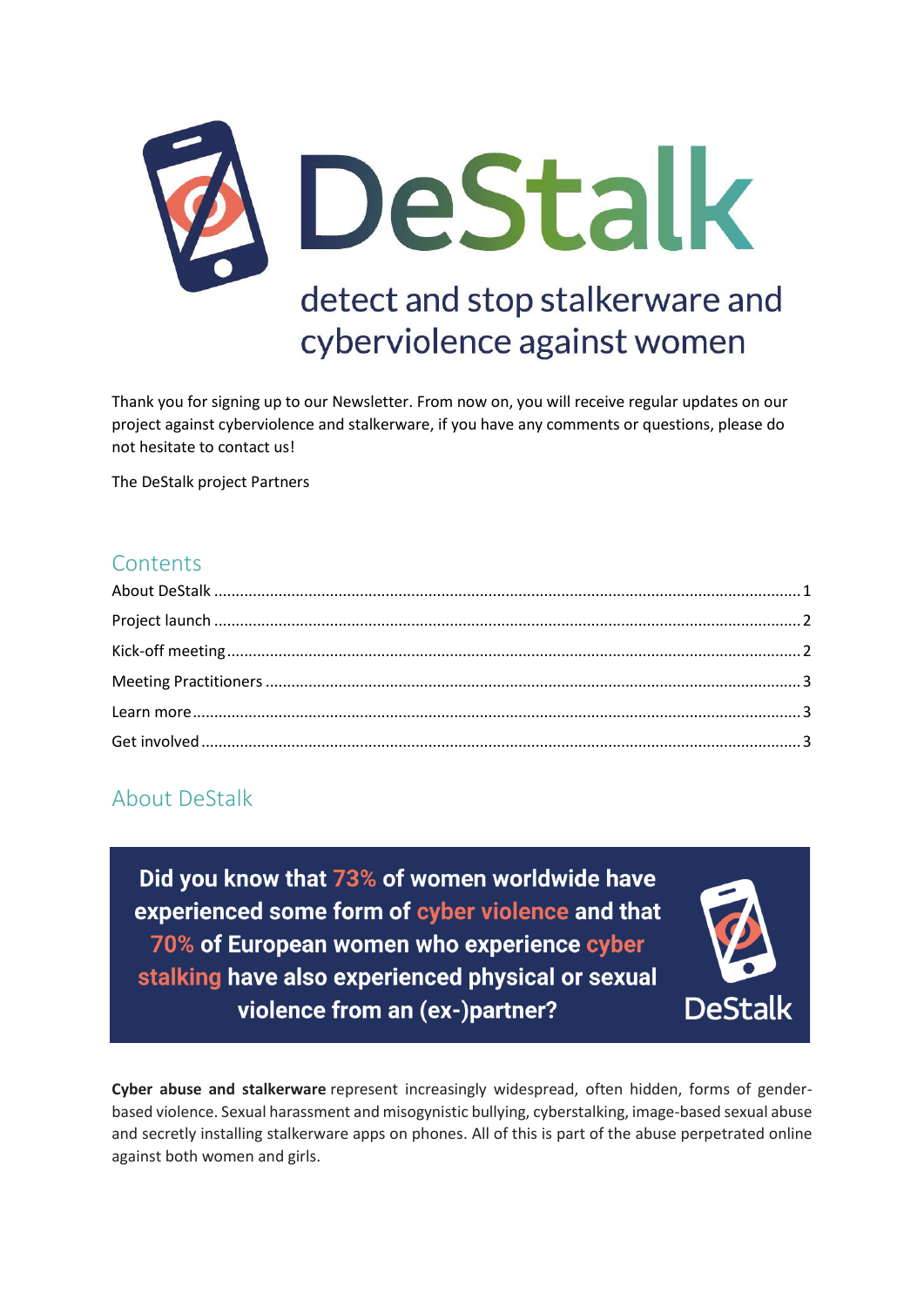The **DeStalk Project** aims to:

- Develop an innovative e-learning package and train key stakeholders targeting professionals working with victims/survivors and perpetrators of gender-based violence, public authorities and governmental officials.
- Raise awareness among as many people and institutions as possible about the danger posed by cyber violence against women.
- Build capacities among state and private actors to become active against this violence.

The DeStalk project brings together 5 partners: **[Blanquerna](https://www.blanquerna.edu/en)**, leading the coordination, **[Kaspersky](https://www.kaspersky.es/)** in charge of the e-learning development, **[Una Casa per l'Uomo](http://www.unacasaperluomo.it/)** will work on the training of victim/survivor support services professionals and programs for aggressors, **[Regione del Veneto](https://www.regione.veneto.it/)** will develop a pilot campaign for the project and **[WWP EN](https://www.work-with-perpetrators.eu/)** in charge of the dissemination and content on gender-based violence.

Over the coming months we will introduce all partners through our social media channels. Follow WWP EN on [Facebook,](https://www.facebook.com/WwpEuropeanNetwork) [Instagram,](https://www.instagram.com/european_network_wwp/?hl=en) [LinkedIn](https://de.linkedin.com/company/work-with-perpetrators-european-network) and/or [Twitter](https://twitter.com/wwp_en) and stay tuned!

## <span id="page-1-0"></span>Project launch

Our first press release announcing the official launch of the DeStalk project was published on February 10. Also, the new project [webpage](https://www.work-with-perpetrators.eu/destalk) is now up and running with important materials in different European languages.

Read more about the press release: [EN,](https://www.work-with-perpetrators.eu/fileadmin/user_upload/DeStalk_Press_Release_09022021.pdf) [IT,](https://www.work-with-perpetrators.eu/fileadmin/user_upload/DeStalk_Press_Release_05022021_final_it_rev002.pdf) [DE,](https://www.work-with-perpetrators.eu/fileadmin/user_upload/DeStalk_Press_Release_GER_final.pdf) [ES,](https://www.work-with-perpetrators.eu/fileadmin/user_upload/DeStalk_Press_Release_Espanol.pdf) [CA](https://www.work-with-perpetrators.eu/fileadmin/user_upload/DeStalk_Press_Release_Catalan.pdf)



# <span id="page-1-1"></span>Kick-off meeting

The DeStalk project kick-off meeting was held online on February 15-16.

During the first day, partners had a peer-to-peer learning session and shared relevant materials on gender-based violence, cyber violence and stalkerware. The Advisory Board and EU Commission Officer Mia Magli attended as special guests.

On the second day, the project partners agreed on the detailed work plan and next steps to be carried out in the following months.

We look forward to developing the project and contributing to the elimination of cyber-violence against women.